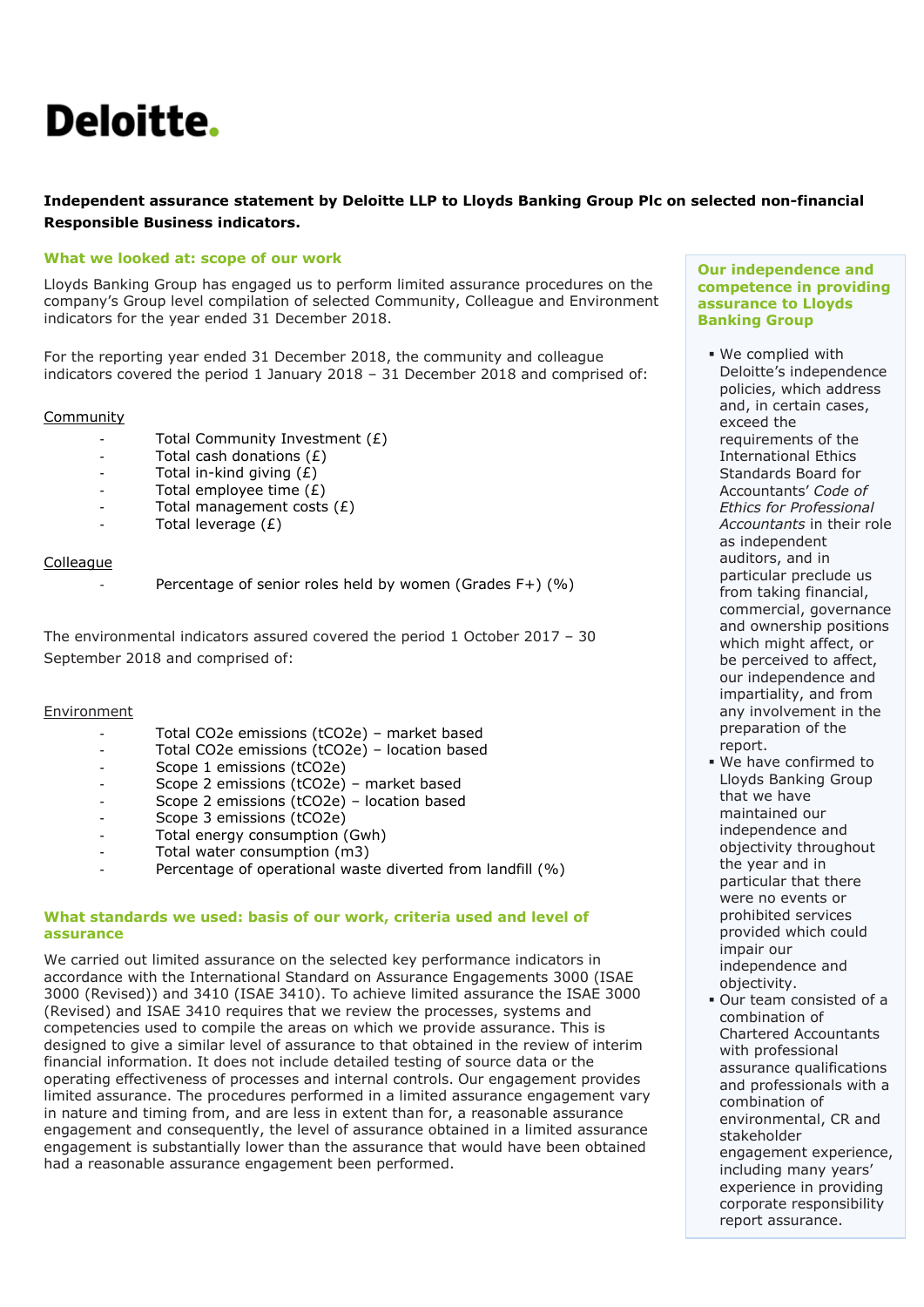#### **What we did: key assurance procedures**

To form our conclusions, we undertook the following procedures:

- Interviewed management and those with operational responsibility for performance in the areas of corporate responsibility we reviewed;
- Reviewed and evaluated the criteria for measurement and reporting for each of the subject matters as set out in the Reporting Criteria at [www.lloydsbankinggroup.com/RBDownloads.](http://www.lloydsbankinggroup.com/RBDownloads)
- Understood, analysed and tested on a non-statistical sample basis the key structures, systems, processes, procedures and controls relating to the collation, validation and reporting of selected Responsible Business performance data at Group level in accordance with their definitions and basis of reporting; and
- In performing our work, we applied International Standard on Quality Control 1 and accordingly maintain a comprehensive system of quality control including documented policies and procedures regarding compliance with ethical requirements, professional standards and applicable legal and regulatory requirements.

#### **What we found: our assurance conclusion**

Based on the scope of our work and the assurance procedures we performed, nothing has come to our attention that causes us to believe that the selected Responsible Business performance indicators are materially misstated.

### **Limitations**

The process an organisation adopts to define, gather and report data on its non-financial performance is not subject to the formal processes adopted for financial reporting. Therefore, data of this nature is subject to variations in definitions, collection and reporting methodology, often with no consistent, accepted external standard. This may result in non-comparable information between organisations and from year to year within an organisation as methodologies develop. To support clarity in this process, Lloyds Banking Group have developed a Reporting Criteria document for 2018, which defines the scope of each assured indicator and the method of calculation. It should be read together with this report, which is available at [www.lloydsbankinggroup.com/RBDownloads.](http://www.lloydsbankinggroup.com/RBDownloads)

In relation to our work performed on the Responsible Business performance indicators for 2018, we note the following specific limitations:

 Our testing did not include detailed testing of IT controls of the underlying systems used by Lloyds Banking Group and its partners to collate and report data for: Community, Colleague and Environment indicators.

### **Roles and responsibilities**

#### **Lloyds Banking Group:**

 The Responsible Business Team are responsible for the preparation of the Annual Report and Accounts 2018 and for the information and statements contained within the section. They are responsible for determining the Responsible Business targets and establishing and maintaining appropriate performance management and internal control systems from which the reported information is derived.

#### **Deloitte:**

 Our responsibility is to independently express conclusions on the subject matters as defined within the scope of work above to Lloyds Banking Group in accordance with our letter of engagement. Our work has been undertaken so that we might state to Lloyds Banking Group those matters we are required to state to them in this statement and for no other purpose. To the fullest extent permitted by law, we do not accept or assume responsibility to anyone other than Lloyds Banking Group for our work, for this report, or for the conclusions we have formed.

 $e^{\int e^+e^-}$  / /  $\rho$ 

**Deloitte LLP**  London 19 February 2019